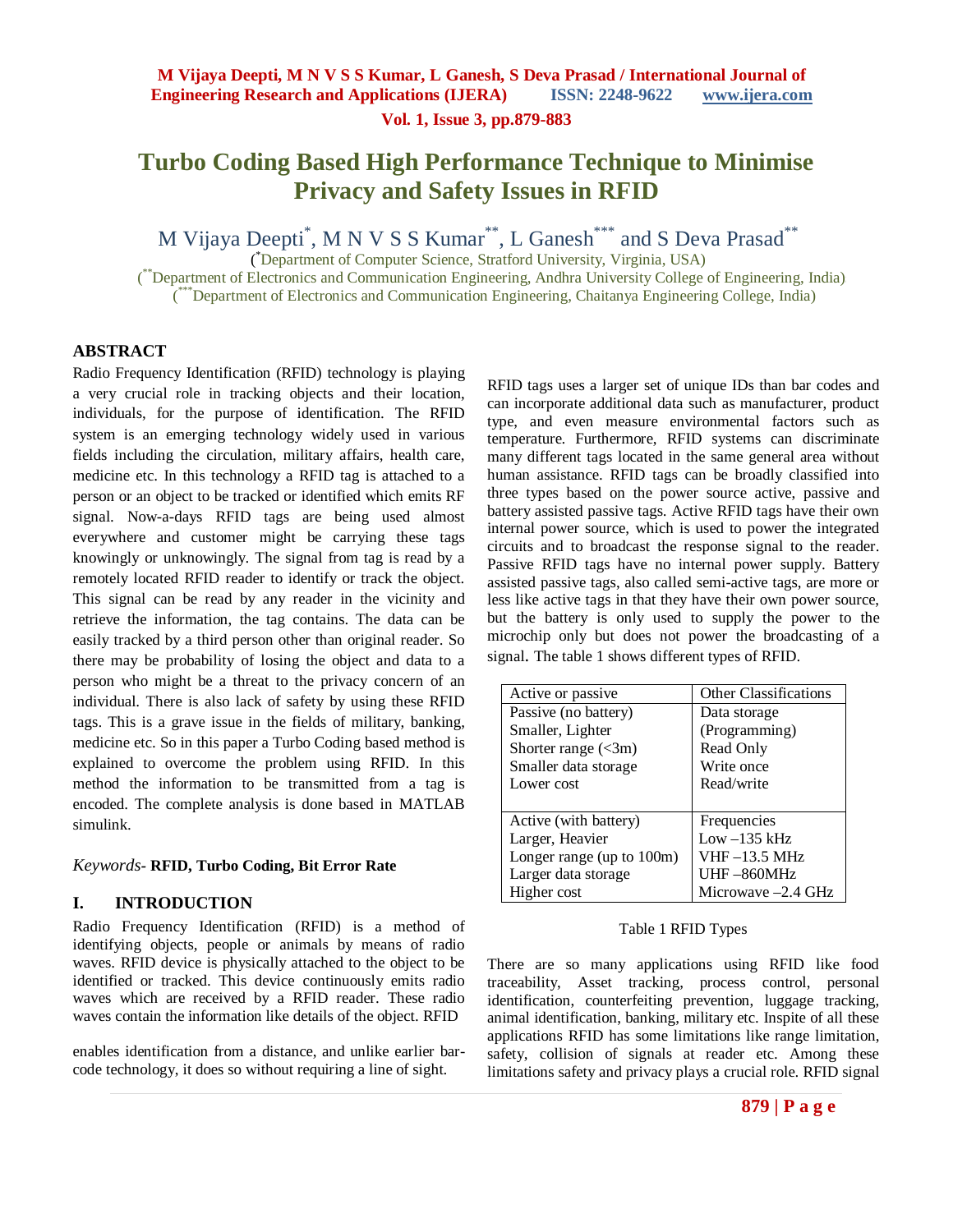#### **Vol. 1, Issue 3, pp.879-883**

from a object can be read by any reader in the vicinity and retrieve the information the tag contains. The data can be easily tracked by a third person other than original reader. So there may be probability of losing the object. There is lack of privacy and safety by using these RFID tags. This is a grave issue in the fields of military, banking, medicine etc. So in this a Turbo Coding based method is analyzed. Before going to Turbo Coding method various encoding methods like convolution, trellis code are investigated. In all these methods performance of each method is determined based on Bit Error Rate. Among all these Turbo Code finds better BER. In general every RFID device transmits a RF wave which can be retrieved by any reader. So one would know what RF wave contains i.e., information of the object. This is a big issue in case of banking, military etc. So it is very important to hide the information from hackers. Before the device is transmitting the signal it should be encoded so that no one can extract the information of the target. This encoding is done using Turbo Coding. This is very secure than other encoding techniques. This encoded signal cannot be hacked by any person as it is a significant method and it is unique to only that particular tag and reader. To this encoded signal a separate ID is given so that whenever a reader reads the ID it retrieves the particular encoding method and can read the information regarding the object.

#### **II. TURBO CODING**

The Turbo codes are designed by using two or more Convolutional Coders and interleaver which gives various configurations. These configurations therefore could be parallel, multiple parallel, serial and hybrid configurations. The main difference in respect of the Parallel Concatenated Convolutional Code (PCCC) and Serial Concatenating Convolutional Coding (SCCC) encoders is based on their arrangements and in respect of the decoders. It is based on the use of the output of the 'A Posteriori Probability' (APP) Decoder wherein the PCCC decoder does not make use of the output of the 'A Posteriori Probability' (APP) Decoder related to the updated likelihood ratios of the coded symbols, whereas the SCCC does. Since these codes have been providing superior performance, these schemes are therefore being implemented in many real life applications. Multiple parallel and Hybrid configurations show variation in the arrangements of the Convolutional Coders. It has been established that the Turbo codes can give the performance close to Shannon's limit by using the simple Convolutional Coders and the interleaver of large size. The Turbo codes are designed by using two or more Convolutional Coders and the decoding is performed by the decoder having the less complex structure and making use of the iterative decoding algorithm. Therefore for developing the efficient Turbo codes, the efforts therefore have been primarily on designing better and better interleavers and designing better and better Convolutional Coders.

#### **III. CONVOLUTIONAL CODER**

Depending on the arrangements of the constituent encoders and the interleaver, the turbo codes are designated as either PCCC or SCCC. In this paper, we have concentrated only on the Convolutional encoder as the constituent encoder of the Turbo Coding Scheme. The most typical form of a Convolutional encoder is the non recursive non systematic convolutional (NSC) encoder. An example of NSC encoder is shown in Fig. 1. The input to the encoder at time t is a bit  $d_k$ , and the corresponding code word is the bit pair  $(u_k, v_k)$ , where

$$
u_k = \sum_{i=0}^{n} g_{1i} a_{k-i}
$$
  

$$
v_k = \sum_{i=0}^{K-1} g_{2i} d_{k-i}
$$

The  $g_{1i}$  and  $g_{2i}$  can take the values of either '0' or '1'.

 $G_1 = \{g_{1i}\}\$ and  $G_2 = \{g_{2i}\}\$ are the code generators, generally expressed in octal form, and  $d_k$  is represented as a binary digit. It can be seen that since the encoder is nonsystematic in nature, it has got the finite impulse response (FIR).



Fig. 1 An example of a nonsystematic Convolutional encoder

It has been observed from the literature that the BER of a NSC code is lower than that of a Systematic code (SC) at high signal-to-noise ratio if the constraint length is kept same. In general at low SNR, the performance of NSC and SC are reversed.

#### **IV. ROLE OF THE INTERLEAVER**

In the Turbo coding design the minimum distance is not decided by the constituent encoder but by the design of the interleaver, however designing of such interleaver still remains a challenge. The design of the interleaver affects the overall performance of the code and an interleaver which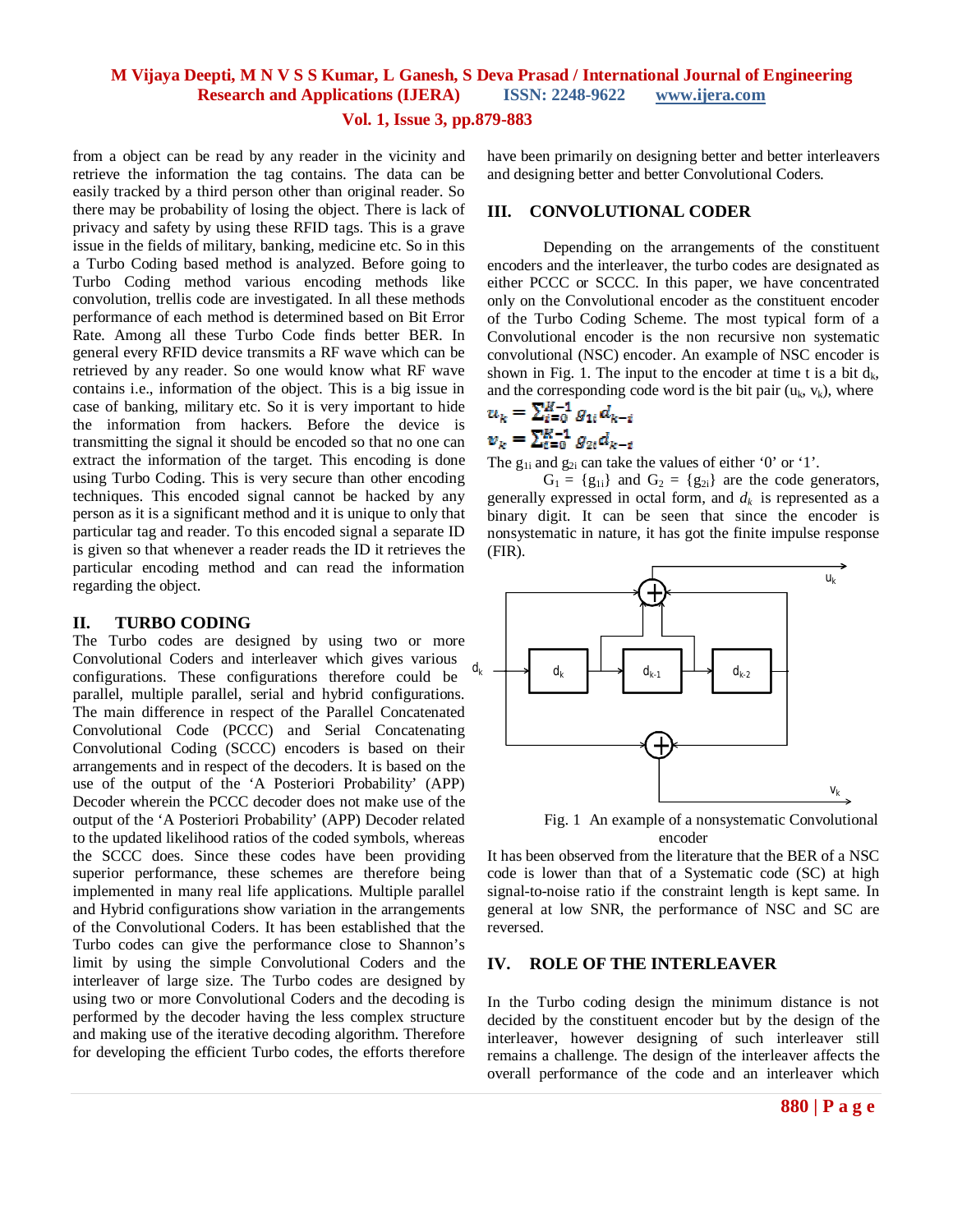**Vol. 1, Issue 3, pp.879-883**

interleaves the data in a random fashion provides better performance in comparison to the block interleaver. Therefore the research has been concentrated on the design of the interleaver which permutes the data in the random fashion.

### **V. SCCC TURBO ENCODER**

K\*(n/k) \*n/kJats A SCCC encoder is similar to the serial concatenated codes. The main difference is that an interleaver is located between the output of the outer encoder and the input of the inner encoder. Serial concatenation of Convolutional codes is a straight forward extension of conventional turbo codes. A serial turbo code C is also an  $(M_h, K_h)$  linear block code (where  $M_b$  is the length and  $K_b$  the dimension). It results from the serial concatenation of two convolutional encoders Encoder I and Encoder II as depicted in



#### Fig. 2 SCCC Encoder

Encoder I is called the outer code and Encoder II is called the inner code. The trellis of both codes starts and ends at the zero state after  $K_b / k_1 + T_1$  trellis transition for encoder I and  $N/k_2$  +  $T<sub>2</sub>$  for Encoder II. The outer code can be chosen as either systematic or not, but the inner code must be recursive systematic so as to make the iterative decoding work efficiently. The  $K_b$  information bits are encoded by encoder I to produce  $N= K_b / R_1$  bits x', which are interleaved by [PI] and encoded by Encoder II to produce  $M_b = N/R_2$  coded bits c. Since encoder II is systematic, c contains the permuted version of x. The rate of the serial turbo code C without taking the trailing zeros is  $R = R1*R2$ . By taking the trellis ending into account the rate becomes

$$
\frac{K_b}{M_b + n_1 T_1 + n_2 T_2} = \frac{R_1 R_2}{1 + (n_1 T_1 + n_2 T_2) \frac{R_1 R_2}{k}}
$$

#### **VI. SCCC TURBO DECODER**

The received symbols x and y are fed into the decoder MAP (Inner). At the first iteration the extrinsic information  $z_0$  is set to zero. After decoding, the output extrinsic information  $\Lambda_e x^i + z_i^i$  is deinterleaved and input into the outer decoder

as apriori information  $\Lambda_{\varepsilon} x^{\varepsilon} + z_i$ . After decoding we have output  $\mathbb{Z}_i + \Lambda_c \mathcal{X}^{\circ} + \mathbb{Z}'_c$ .  $\mathbb{Z}_i + \Lambda_c \mathcal{X}^{\circ}$  is subtracted from the output of the second decoder and interleaved before input to the inner decoder as extrinsic information for the next iteration. For the last iteration, a hard decision is made on the output of the outer decoder  $z_i + \Lambda_c x^o + z^r_o$ . Fig. 3 shows the decoder structure for an SCCC with the log MAP algorithm as the constituent decoder. Note that the decoding order of each CC is fixed since the outer code is encoded before the inner code. Therefore the inner code must be decoded first before the outer code can be decoded.

**VII. DESIGN APPROACH OF TURBO ENCODER** The performance of the Turbo Coding scheme depends on the constituent encoders. In this paper, the approach that has been followed is to design the convolutional encoders in respect of the fading channel and then use these convolutional encoders for designing the turbo codes by serially concatenating them.



3 SCCC Decoder

For undertaking the performance analysis of the turbo codes, there are only two approaches. One is the theoretical approach which is much more complicated and complex and the second approach are through computer simulations. In this, the second approach has been followed and the performance analysis has been undertaken using computer simulation. In the next section, the various Turbo coding schemes that have been designed and developed is presented. The block diagram for simulation in respect of Turbo Coding is shown in Fig. 4. The Turbo encoder is based on serial concatenation of two convolutional encoders separated by an interleaver. The parameters of the function poly2trellis within the convolutional Block have been changed as per the design parameters.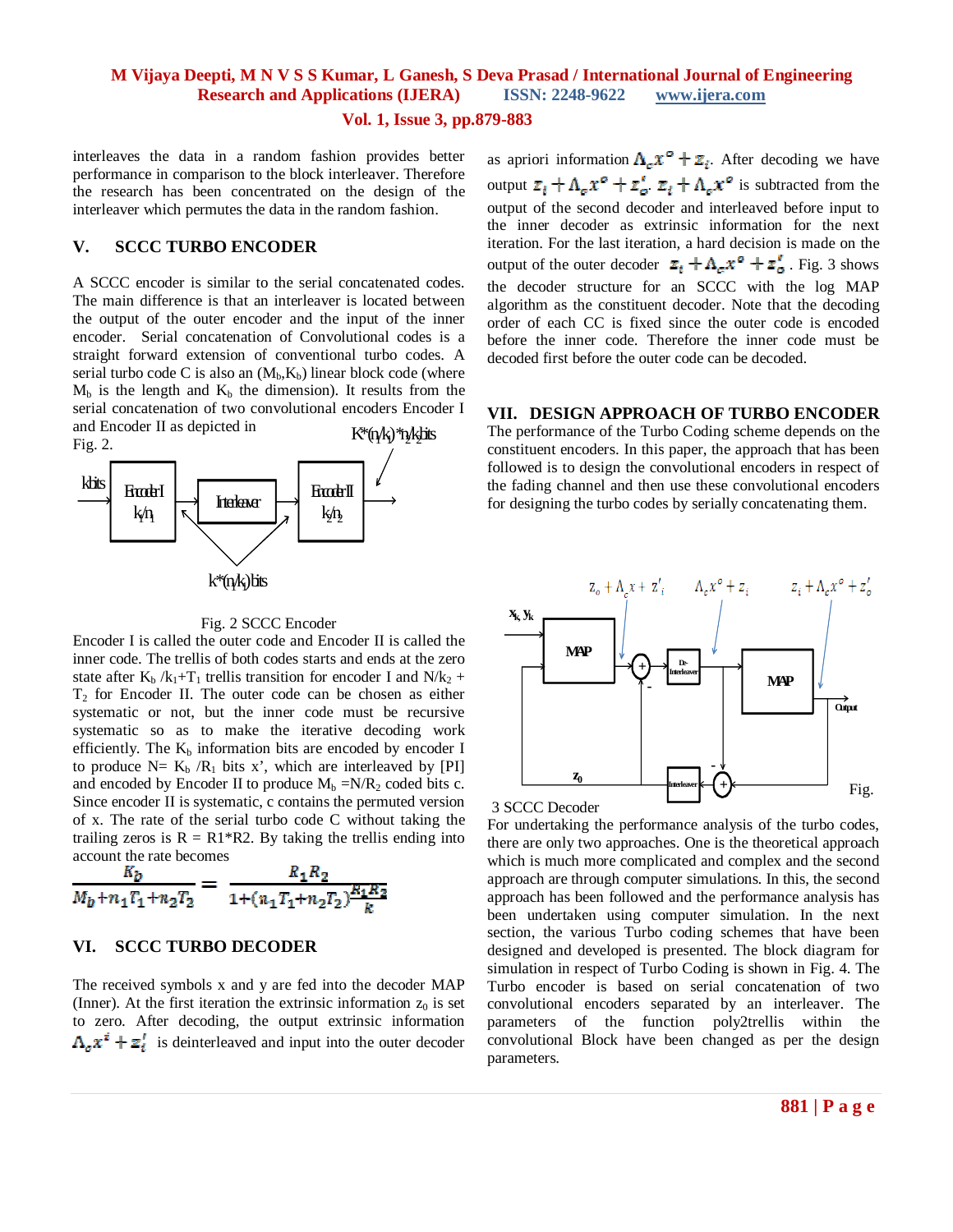



Fig. 4 Simulation in respect of Turbo Coding Scheme

### **VIII. RESULTS AND DISCUSSION**

#### **Performance analysis of code rate 1/3 for different FEC schemes**

#### **For code rate 1/3, 8-state, 8PSK**

Fig. 5 shows the performance analysis in respect of Turbo Coding Scheme based on Serially Concatenated Rate 1/3, 8 State Convolutional Codes for Fading Channel. The poly2trellis (4, [10 3 15]) has been used in Simulink.



Fig. 5 Performance analysis of Turbo Coding Scheme based on Serially Concatenated Rate 1/3, 8 State Convolutional Codes

The graph is plotted between  $E_b/N_0$  in the range 0 to 6dB and BER in the range  $10^{-5}$  to 1. The Turbo scheme shows better BER performance when compared to the other schemes and this improvement is more pronounced at higher values of  $E_b/N_0$ . The performance of the uncoded BPSK, Convolutional,

TCM and Turbo schemes is tabulated in table 2 for the 1/3, 8 state coding rate for different values of Eb/No in the interval 0 to 6dB in steps of 1dB.

| Eb/No          | BER of<br>Uncoded<br>BPSK<br>scheme | <b>BER</b><br>of<br><b>Convolutional</b><br>coding<br>scheme | BER of<br>тсм<br>coding<br>scheme | BER of<br>Turbo<br>coding<br>scheme |
|----------------|-------------------------------------|--------------------------------------------------------------|-----------------------------------|-------------------------------------|
| $\theta$       | 0.119729                            | 0.086499                                                     | 0.027017                          | 0.025601                            |
| 1              | 0.099092                            | 0.071389                                                     | 0.022628                          | 0.009069                            |
| $\overline{c}$ | 0.080762                            | 0.057991                                                     | 0.016155                          | 0.003919                            |
| $\mathbf{3}$   | 0.066333                            | 0.044709                                                     | 0.013084                          | 0.001879                            |
| 4              | 0.05255                             | 0.033448                                                     | 0.010883                          | 0.000805                            |
| 5              | 0.04307                             | 0.027814                                                     | 0.008015                          | 0.000585                            |
| 6              | 0.034514                            | 0.022153                                                     | 0.006001                          | $1.11\times10^{-7}$                 |



## **IX. CONCLUSION**

As mentioned above in the earlier section, safety and privacy are the main concerns in RFID technology. To make the technology of RFID more efficient, Turbo Coding technique is analyzed in this paper. In this method the data is encoded more securely using interleavers and convolution encoders. The Turbo coding technique is a powerful coding scheme capable of giving the data rate close to the Shannon's limit. Therefore the work is undertaken with regards to the development of Turbo Coding techniques optimized for fading channels. The design of the Turbo coding scheme for 1/3 code rate based is presented. In this, the performance analysis of the designed Turbo scheme is presented in comparison with the existing Coding Schemes. After encoding data to be radiated is appended with a message ID so that whenever a reader reads the ID it retrieves the particular encoding method and can read the information regarding the object.

#### **REFERENCES**

- [1] Hyangjin Lee, Jeeyeon Kim, "Privacy threats and issues in mobile RFID"*Korea Information Security Agency.*
- [2] Bahl L. R., Cocke J., Jelinek F., and Raviv J., "Optimal Decoding of Linear Codes for Minimizing Symbol Error Rate", IEEE Transactions on Information Theory, March 1974, Vol. 20, No. 2, pp. 284-287.
- [3] Barbulescu A. S. and Pietrobon S. S., "Interleaver design for turbo-codes," Electronic Letters, Vol. 30, No. 25, Dec. 8, 1994, pp. 2107.